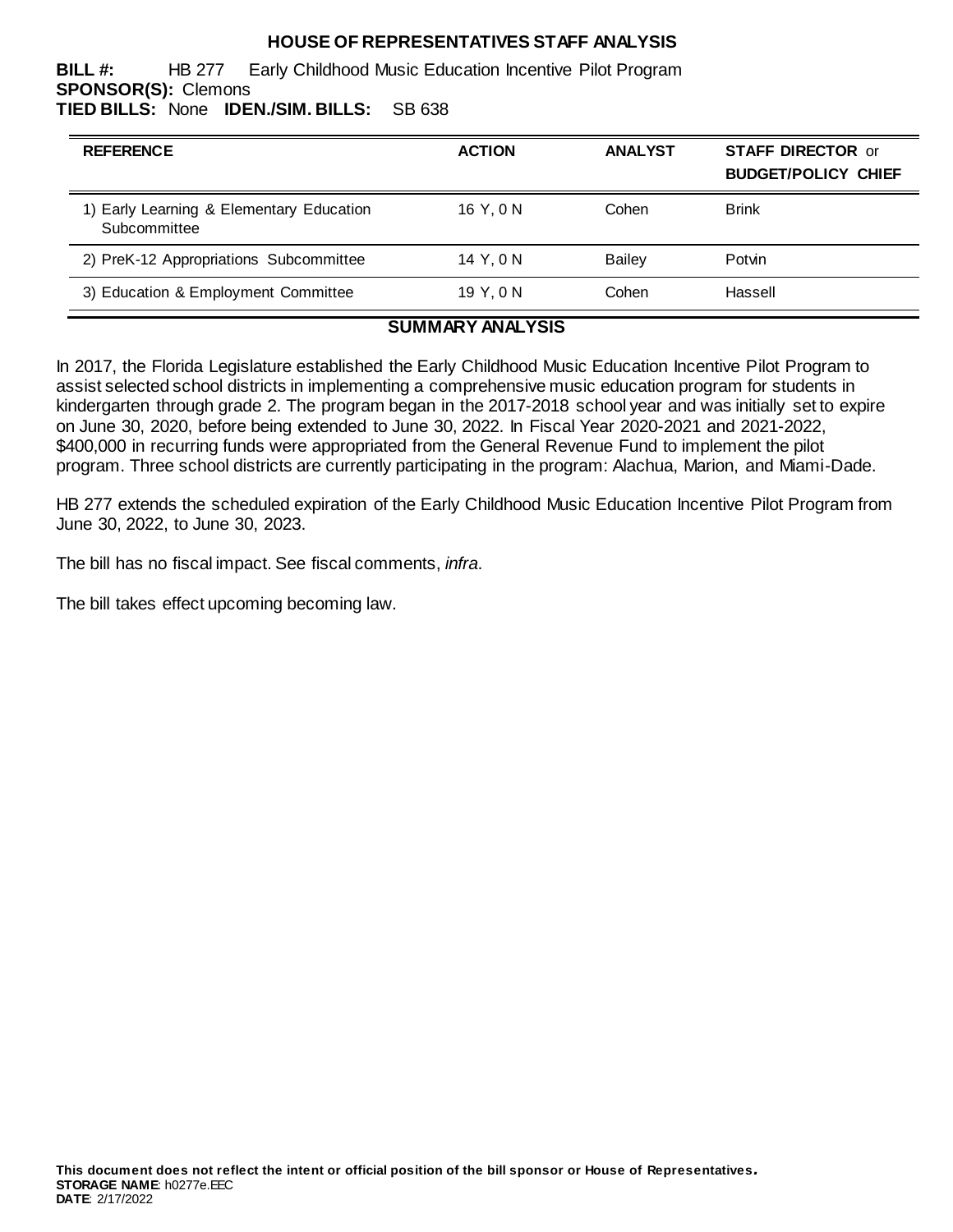### **FULL ANALYSIS**

## **I. SUBSTANTIVE ANALYSIS**

### A. EFFECT OF PROPOSED CHANGES:

### **Present Situation**

#### Early Childhood Music Education Incentive Pilot Program

The Florida Legislature established the Early Childhood Music Education Incentive Pilot Program in 2017 to assist selected school districts in implementing a comprehensive music education program for students in kindergarten through grade 2. The program began in the 2017-2018 school year and was authorized for a period of three years, initially set to expire in June 30, 2020.<sup>1</sup>

The Florida Legislature updated the guidelines of and extended the expiration for the Early Childhood Music Education Incentive Pilot Program in 2020. The updated guidelines created flexibility for school districts seeking to participate in the program by allowing specified elementary schools in the district, rather than all elementary schools, to implement a comprehensive music education program.<sup>2</sup>

For a school district to be eligible to participate in the pilot program, the district superintendent must certify to the Commissioner of Education that specified elementary schools within the district have established a comprehensive music education program that:<sup>3</sup>

- Includes all students at the school enrolled in kindergarten through grade 2;
- Is staffed by certified music educators;
- Provides music instruction for at least 30 consecutive minutes two days a week;
- Complies with the class size requirements under the law;<sup>4</sup> and
- Complies with the Department of Education's standards for early childhood music education programs for students in kindergarten through grade 2.

The Commissioner of Education must select school districts for participation in the pilot program, subject to legislative appropriation, based on the school district's proximity to the University of Florida and needs-based criteria established by the State Board of Education (SBE). Selected school districts must annually receive \$150 per full-time equivalent (FTE) student in kindergarten through grade 2 who is enrolled in a comprehensive music education program.<sup>5</sup>

The University of Florida's College of Education must collaborate with Florida International University's School of Music to evaluate the effectiveness of the pilot program. Upon completion, the results of the evaluation must be shared with the Florida Center for Partnerships for Arts-Integrated Teaching.<sup>6</sup> The SBE is authorized to adopt rules to administer the pilot program.<sup>7</sup>

The Legislature appropriated \$400,000 in recurring funds for the pilot program, beginning in the 2020- 2021 fiscal year.<sup>8</sup>

*Implementation* 

<sup>5</sup> Section 1003.481(3)(a), F.S.

l

<sup>&</sup>lt;sup>1</sup> Section 69, ch. 2017-116, L.O.F.

<sup>2</sup> Section 1, ch. 2020-72, L.O.F.

 $3$  Section 1003.481(2)(a)-(e), F.S.

 $4$  Section 1003.03(1)(a), F.S. The maximum number of students assigned to each teacher who is teaching core-curriculum courses in public school classrooms for prekindergarten through grade 3 may not exceed 18 students.

<sup>6</sup> Section 1003.481(4), F.S.

<sup>7</sup> Section 1003.481(5), F.S.

<sup>8</sup> Specific Appropriation 114, s.2, ch. 2020-111, L.O.F.; *and* Specific Appropriation 110, s. 2, ch. 2021-36, L.O.F.

**STORAGE NAME**: h0277e.EEC **PAGE: 2 DATE**: 2/17/2022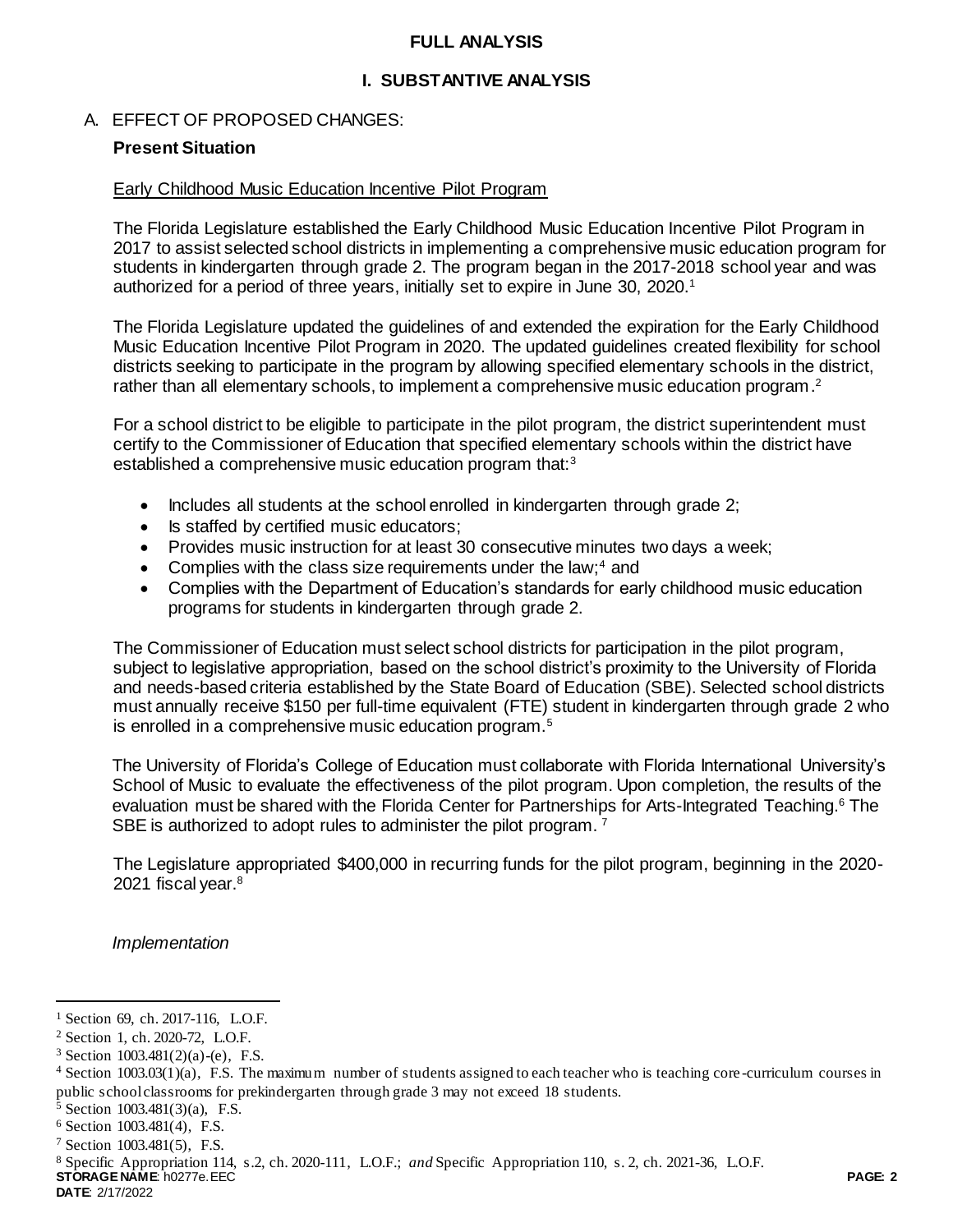Currently, ten schools have been selected to participate in the program from three different counties:<sup>9</sup>

- Alachua County: Joseph Williams Elementary School, Irby Elementary School, Lake Forest Elementary School, and Metcalfe Elementary School
- Marion County: Fort McCoy School, Ocala Springs Elementary School, and Reddick-Collier Elementary School
- Miami-Dade County: Fulford Elementary School, Whispering Pines Elementary School, and Comstock Elementary School.

Between the three districts, six of the schools serve primarily economically disadvantaged students. One certified music teacher is assigned to each school. There are between 85 and 345 participating students at each elementary school, with a total of 2,085 students participating across all three districts as of October 2021.<sup>10</sup>

## *Assessment*

In order to access the effectiveness of the program, all schools are providing nine-week grade reports, attendance records, and disciplinary reports for students. Furthermore, the districts will provide standardized test score information to access changes in proficiency in both reading and math.<sup>11</sup>

Additionally, five types of surveys, conducted at least once per year, will be given virtually through Qualtrics software to further assess the program. Each survey is targeted towards a different stakeholder, with district administrators, principals, classroom teachers, and certified music instructors each having their own annual surveys. Aside from the Classroom Observation Survey, all surveys are designed to be completed in approximately 15 minutes.<sup>12</sup>

# *Funding*

The Legislature appropriated \$400,000 for the pilot program in each of the 2020-2021 and 2021-2022 fiscal years.<sup>13</sup> For the 2020-2021 fiscal year, the unexpended amount of \$375,040 reverted to the state and was re-appropriated and distributed to participating school districts for the 2021-2022 fiscal year.<sup>14</sup> Of the total appropriated funds, the Department of Education has authorized \$411,589 to participating school districts.<sup>15</sup> As of October 2021, the following distributions have been made:<sup>16</sup>

| <b>School District</b> | <b>Amount Allocated</b> | <b>Amount Remaining</b> |
|------------------------|-------------------------|-------------------------|
| Alachua County         | \$110,250               | \$110,250               |
| <b>Marion County</b>   | \$105,000               | \$78,750                |
| Miami-Dade County      | \$97,500                | \$73,125                |

The Department of Education has also authorized \$138,811 to the University of Florida/Florida International University to evaluate the effectiveness of the pilot program.<sup>17</sup>

# *Reporting*

 $\overline{a}$ 

**STORAGE NAME**: h0277e.EEC **PAGE: 3** <sup>17</sup> Email, Jessica A. Fowler, Deputy Legislative Affairs Director, Florida Department of Education, RE: SB 638 Early Childhood Music Pilot Program (Nov. 23, 2021).

<sup>9</sup> Email, Jessica A. Fowler, Deputy Legislative Affairs Director, Florida Department of Education, RE: Data Request on HB277, Early Childhood Music Education Incentive Pilot Program (Dec. 14, 2021).

<sup>10</sup> *Id.*

<sup>11</sup> *Id.*

<sup>12</sup> *Id.*

<sup>&</sup>lt;sup>13</sup> Specific Appropriation 114, s.2, ch. 2020-111, L.O.F.; *and* Specific Appropriation 110, s. 2, ch. 2021-36, L.O.F.

<sup>14</sup> Transparency Florida, *2021-22 Back of the Bill- Reversions/Reappropriations,*

http://www.transparencyflorida.gov/Info/OtherTrans.aspx?FY=22&EogTransDate=07%2f21%2f2021&BE=48250400&AC=104052 &Fund=1000&FundType=&EogCode=0005&LI=+110&OB=Y&SC=F (last visited February 10, 2022).

<sup>&</sup>lt;sup>15</sup> Email, Keenen Vernon, Legislative Assistant, Office of Senator Keith Perry, Early Childhood Music Pilot Program (Nov. 23, 2021). <sup>16</sup> Email, Jessica A. Fowler, Deputy Legislative Affairs Director, Florida Department of Education, RE: Data Request on HB277, Early Childhood Music Education Incentive Pilot Program (Dec. 14, 2021).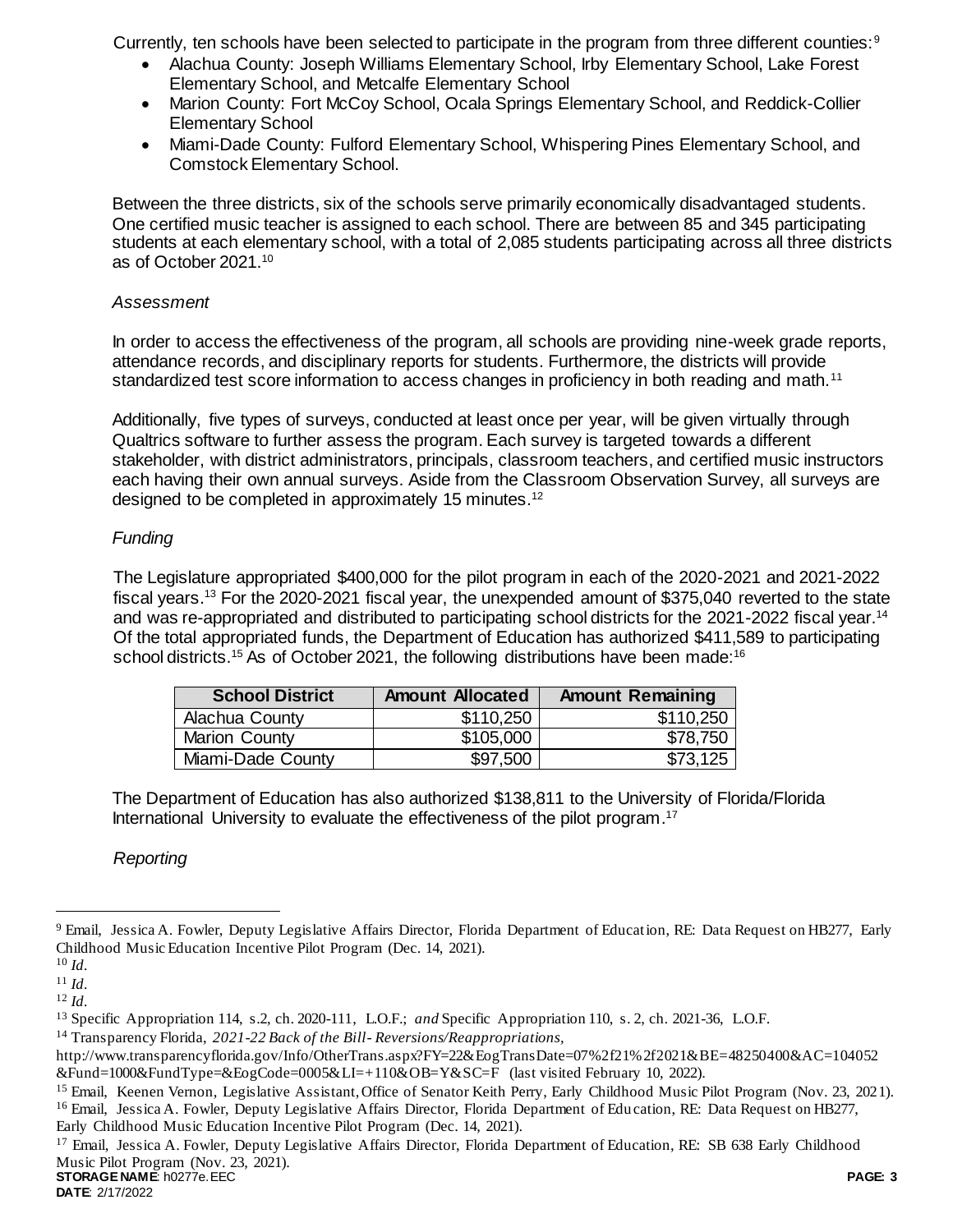To access the implementation of the program, quarterly reports from the Florida Department of Education are due throughout the duration of the program, the first of which was due November 15, 2021. The final quarterly report is due June 15, 2022, and must be provided to the Florida Center for Partnerships for Arts-Integrated Teaching and the Florida International University's School of Music on June 30, 2022, for the purposes of evaluating the impact of the program.<sup>18</sup>

## Florida Center for Partnership for Arts-Integrated Teaching

The Florida Center for Partnership for Arts-Integrated Teaching, located at the University of South Florida's Sarasota-Manatee campus, serves as a statewide resource in arts-integrated teaching.<sup>19</sup> The center builds statewide partnerships, conducts research on policies and practices related to artsintegrated teaching, and collaborates with arts organizations and Florida school districts in developing arts-integrated curriculum.<sup>20</sup> The center may provide technical assistance and support, upon request, to public and private schools with the implementation of evidence-based, arts-integrated instruction, assessments, programs, and professional development.<sup>21</sup>

## **Effect of Proposed Changes**

The bill extends the scheduled expiration of the Early Childhood Music Education Incentive Pilot Program from June 30, 2022, to June 30, 2023.

This bill takes effect upon becoming a law.

## B. SECTION DIRECTORY:

Section 1. Amends s. 1003.481, F.S.; extending the expiration date of the Early Childhood Music Education Incentive Pilot Program.

Section 2. Provides the bill takes effect upon becoming a law.

## **II. FISCAL ANALYSIS & ECONOMIC IMPACT STATEMENT**

- A. FISCAL IMPACT ON STATE GOVERNMENT:
	- 1. Revenues:

None.

2. Expenditures:

None.

- B. FISCAL IMPACT ON LOCAL GOVERNMENTS:
	- 1. Revenues:

None.

2. Expenditures:

None.

l

<http://www.usfsm.edu/academics/center-for-paint/> (last visited January 31, 2022).

<sup>20</sup> Section 1004.344, F.S.

<sup>21</sup> Section 1004.344(2)(c), F.S.

**STORAGE NAME**: h0277e.EEC **PAGE: 4 DATE**: 2/17/2022

<sup>18</sup> *Id.*

<sup>19</sup> University of South Florida Sarasota-Manatee, *Center for Partnerships for Arts-Integrated Teaching-Mission*,